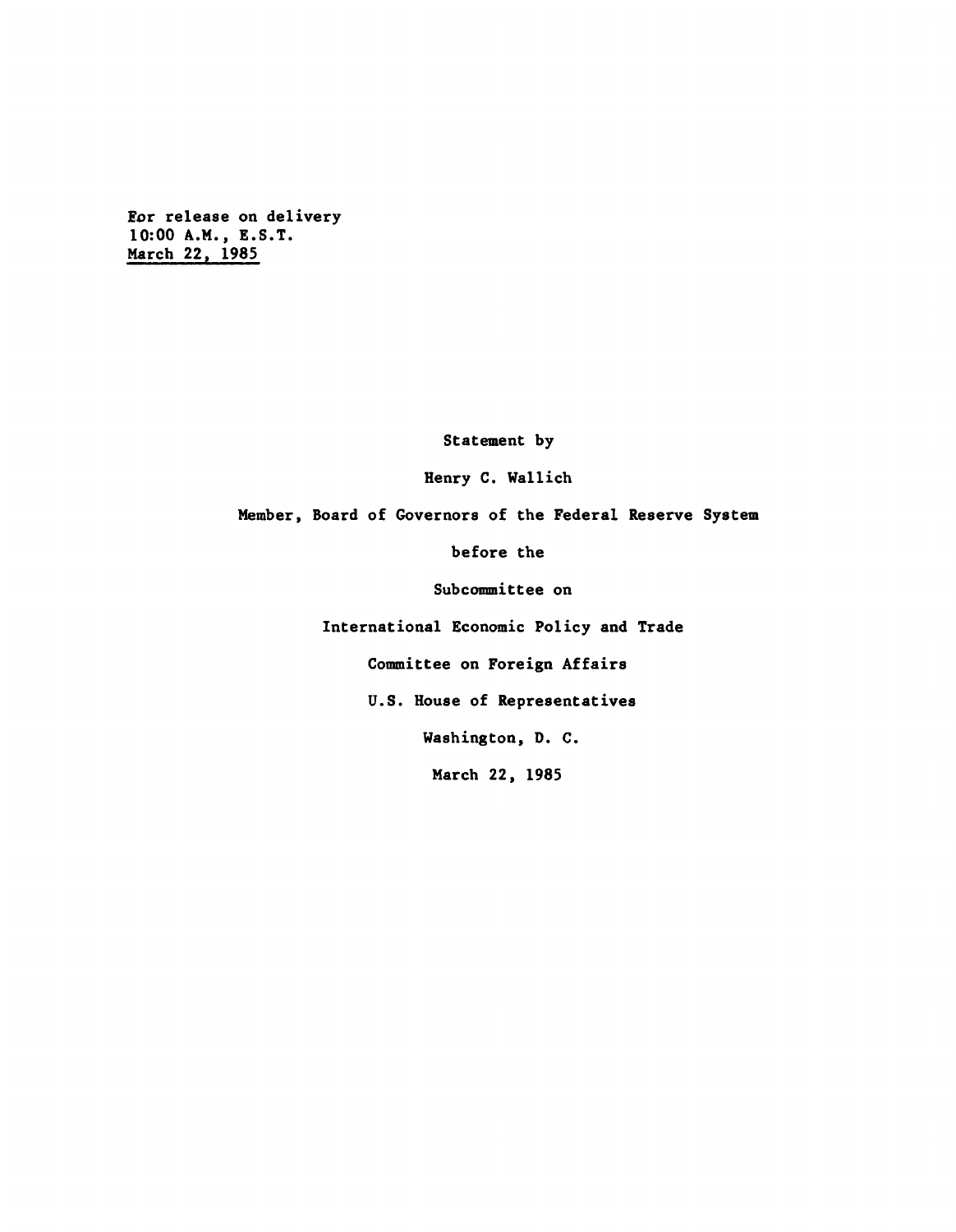**I welcome this opportunity to discuss the important issues relating to U.S. trade and current account deficits. I will begin with some thoughts on the basic factors at work, to provide a framework within which to consider the desirability of various possible actions in terms of their contributions to non-inflationary economic growth as well as to reductions in our external deficits.**

## **Causes of the External Deficits**

**It is customary to analyze changes in the external deficits by focusing on proximate causes, such as the growth of economic activity at home and abroad and changes in exchange rates. The cyclical behavior of the U.S. and foreign economies has been an important factor contributing both to the timing and the widening of the U.S. external deficits. The U.S. recession held down the growth of imports from the fourth quarter of 1980 until the fourth quarter of 1982 and, thus, delayed the rise in our external deficits in spite of an appreciating dollar. Since 1982, we have enjoyed a strong recovery, with output — measured by real gross national product (GNP) — rising by some 12-1/2 percent from the fourth quarter of 1982 to the fourth quarter of 1984. Aggregate demand measured by all U.S. purchases of goods and services domestic and foreign — has increased even faster, by about 15 percent during this period, with some of this demand spilling over abroad. A significant part of the deterioration in our external accounts has therefore resulted from the strong growth in the U.S. economy.**

**In contrast, the growth of demand for U.S. exports had been quite weak. In major foreign industrial countries, real GNP increased only about 5 percent from the end of 1982 to the end of 1984, after virtually no growth on average the preceding two years. The slight support that this growth provided for U.S.**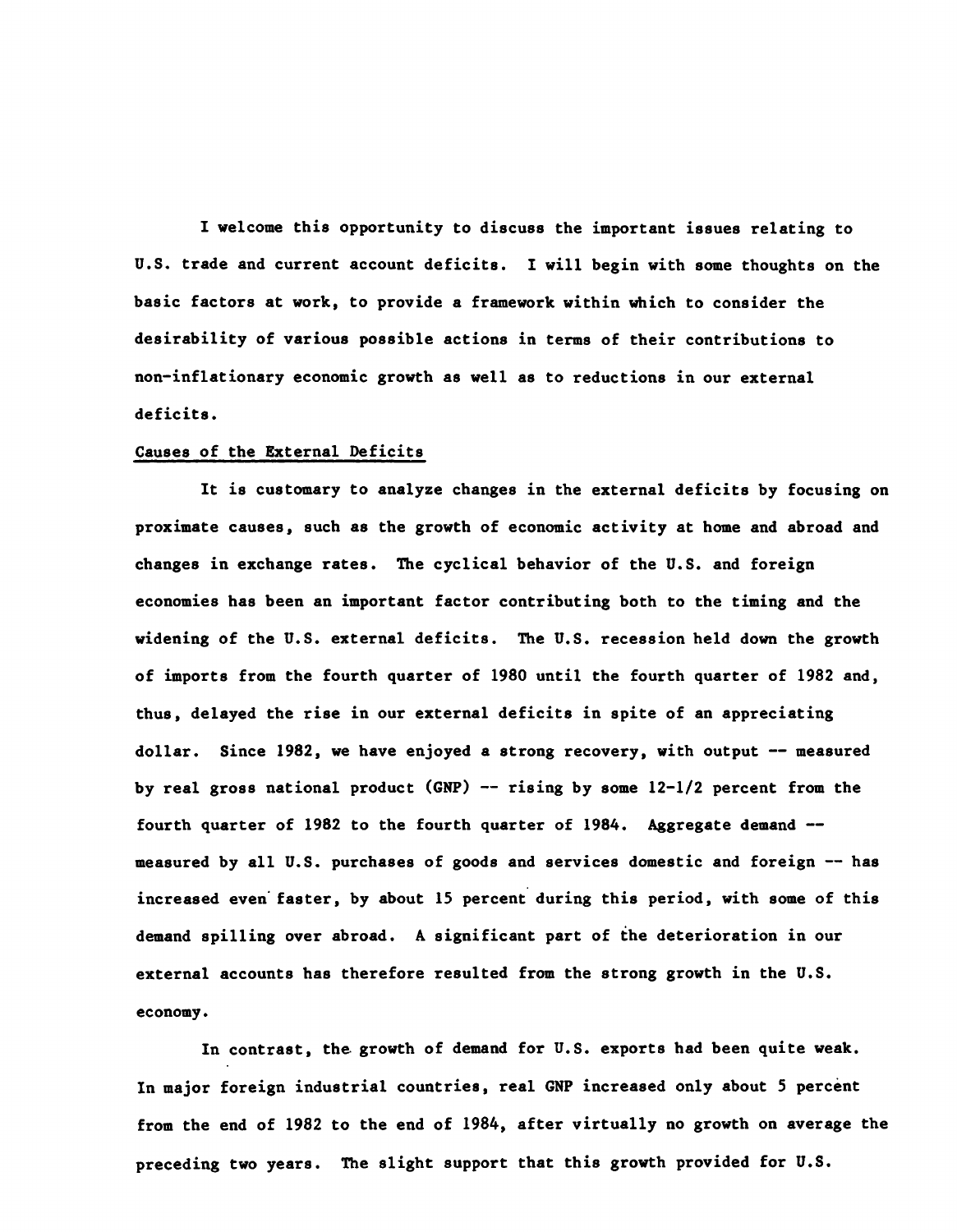**exports was offset to a large extent by the external financing problems of some developing countries, especially our neighbors in Latin America. As a result, the value of U.S. exports in 1984 was little changed from 1980. The Board staff estimates that about one-third of the increase in the U.S. current account deficit from the end of 1980 to the end of 1984, after abstracting from a decline in imports of oil, can be attributed to the cyclical expansion of the U.S. economy relative to that of our trading partners.**

**A somewhat larger portion can be related to the very substantial appreciation of the dollar. On a weighted-average basis against the currencies of other major industrial countries, the dollar has appreciated by more than 70 percent since the fourth quarter of 1980, when our current account was showing a small surplus. Some of the appreciation has reflected and contributed to our relatively good inflation performance, but even in real terms — adjusted for changes in consumer price levels in the United States and abroad — the weighted average value of the dollar is now nearly 60 percent higher than it was at the end of 1980, and roughly 45 percent higher than its average for the entire floating rate period.**

**I think it is fair to say that no one fully understands the factors that have led to the enormous appreciation of the dollar; certainly no one anticipated it. Nevertheless, it seems clear that several forces have been at work at one time or another. A rise in U.S. interest rates relative to those abroad can explain a good part of the dollar's rise, particularly in its early phases. In addition, one can point perhaps .more broadly to the vigor and dynamism of the U.S. economy and its high profitability. But one cannot find much direct evidence in the statistics that international flows, such as purchases of U.S. equities or direct foreign investment, have been of a nature that might be**

**- 2 -**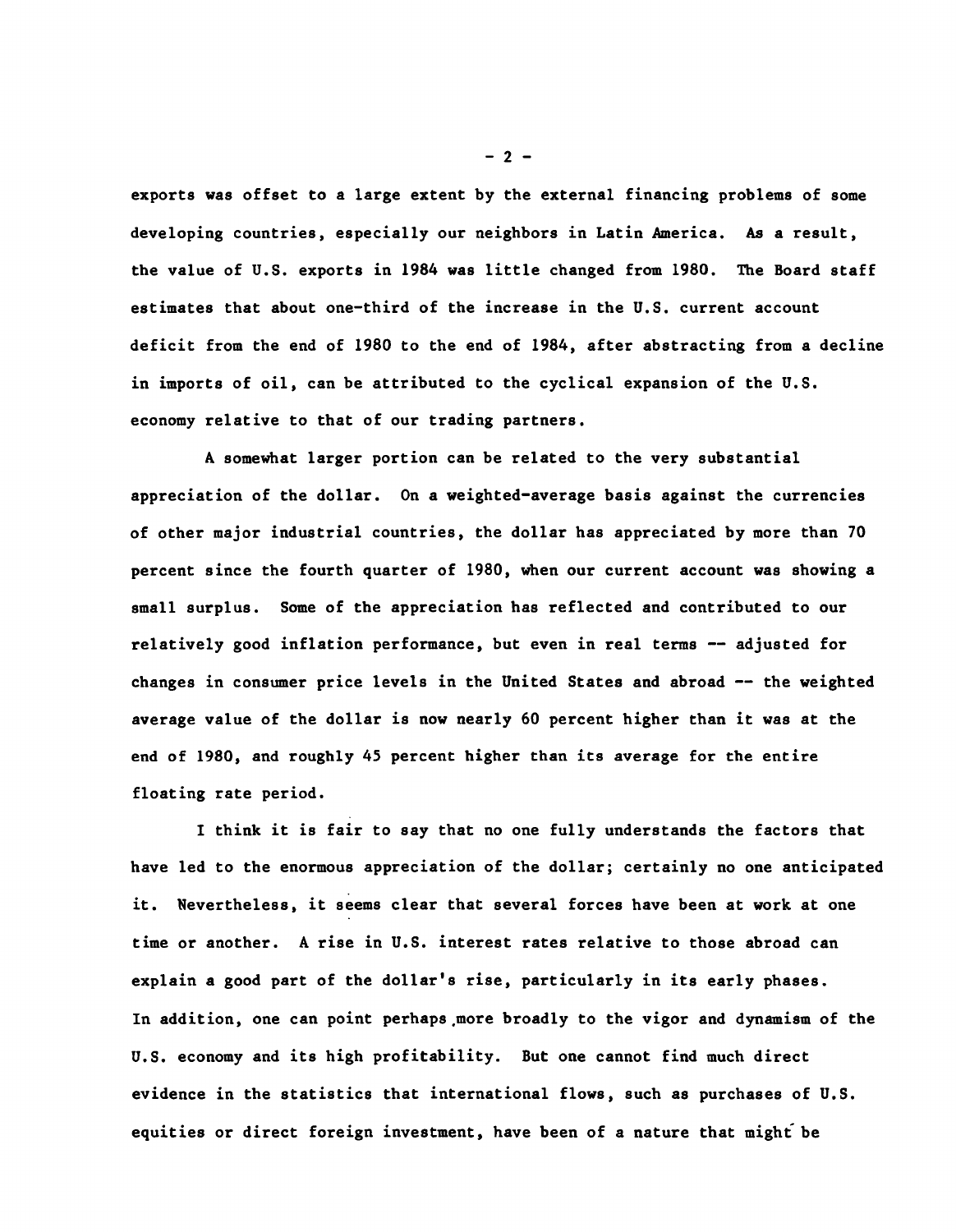**specially responsive to such incentives. Finally, one can point to the political and social, as well as economic, stability of the United States, which has made this country a relatively secure haven in which savers may want to keep their wealth.**

**History provides some support to this notion that capital movements can be a dominant influence in the determination of the dollar exchange rate. Evidence covering the periods 1919-39 and the post-war period indicates that an expansion in the United States relative to the rest of the world, while weakening the current account, strengthened the capital account sufficiently to improve the overall balance of payments by increasing desires to move funds into the United States under the old regime of fixed exchange rates, and causing the dollar to appreciate under the present regime of flexible rates.**

**While the strong dollar and our large external deficits reflect, in part, our improved macroeconomic performance and the greater return on financial investment in this country, in a more fundamental sense they are related to the budget deficit. When the U.S. government runs a deficit, other sectors must, on balance, finance it. Private domestic residents and state and local governments through their savings have provided part of the financing, not just of their own investment, but of the government's deficit as well. The net inflow of savings from abroad — which is the counterpart of the current account deficit — has (directly or indirectly) provided the remainder of the financing. This capital inflow has enabled us to have lower interest rates than we would have had otherwise, given our budget deficit.**

## Consequences of the Deficits and the Strong Dollar

The goal of macro-economic policy is to provide an environment for sustainable non-inflationary economic growth. The strong dollar and the external

 $-3 -$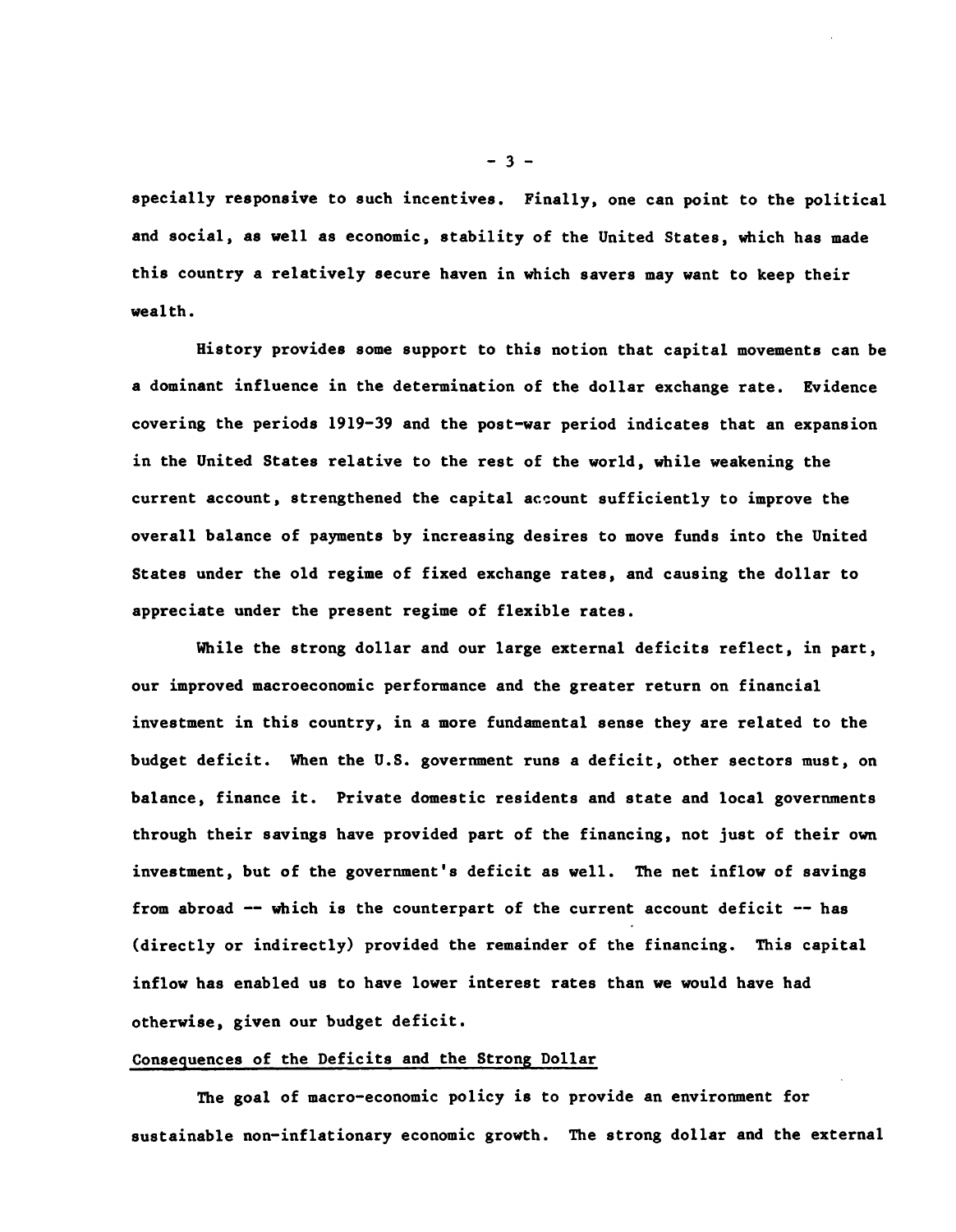**deficits have contributed to that environment. The external deficits reflect the growth and relative dynamism of the American economy that has attracted a flow of funds from abroad. The growing net capital inflow — now supplementing net domestic savings of individuals, businesses and state and local governments by nearly a third — has been a critically important factor in enabling us to finance both rising investment and the enormous federal deficit at lower rates of interest than otherwise would have prevailed. Of course, it is our rising private investment that would be crowded out by higher interest rates in the absence of the net foreign capital inflow. The strength of the dollar and the ready availability of goods from abroad have also been potent factors restraining price increases in the United States.**

**At the same time, the strength of the U.S. economy, acting through our trade and current account balances, has provided a major and needed stimulus to the rest of the world. The support we have provided to the exports particularly of developing countries has been a critical element in the difficult process of economic adjustment that they have embarked on. Exports to the United States have helped to sustain the economies of our industrial trading partners, as well, thereby contributing to a healthier world economy.**

**Some have argued that the strong dollar has cost the U.S. economy something like two million jobs since 1980. But it is difficult to conclude that overall U.S. employment and output have been unduly restrained during the past two years by the large trade deficit and, more fundamentally, by the appreciation of the dollar. Employment has increased by 7 million people since the end of 1982. It would be misleading to suggest that last year's \$107 billion trade deficit could have been simply transformed into an additional \$107 billion of domestic output. Any attempt to demand that much more output from the domestic**

**- 4 -**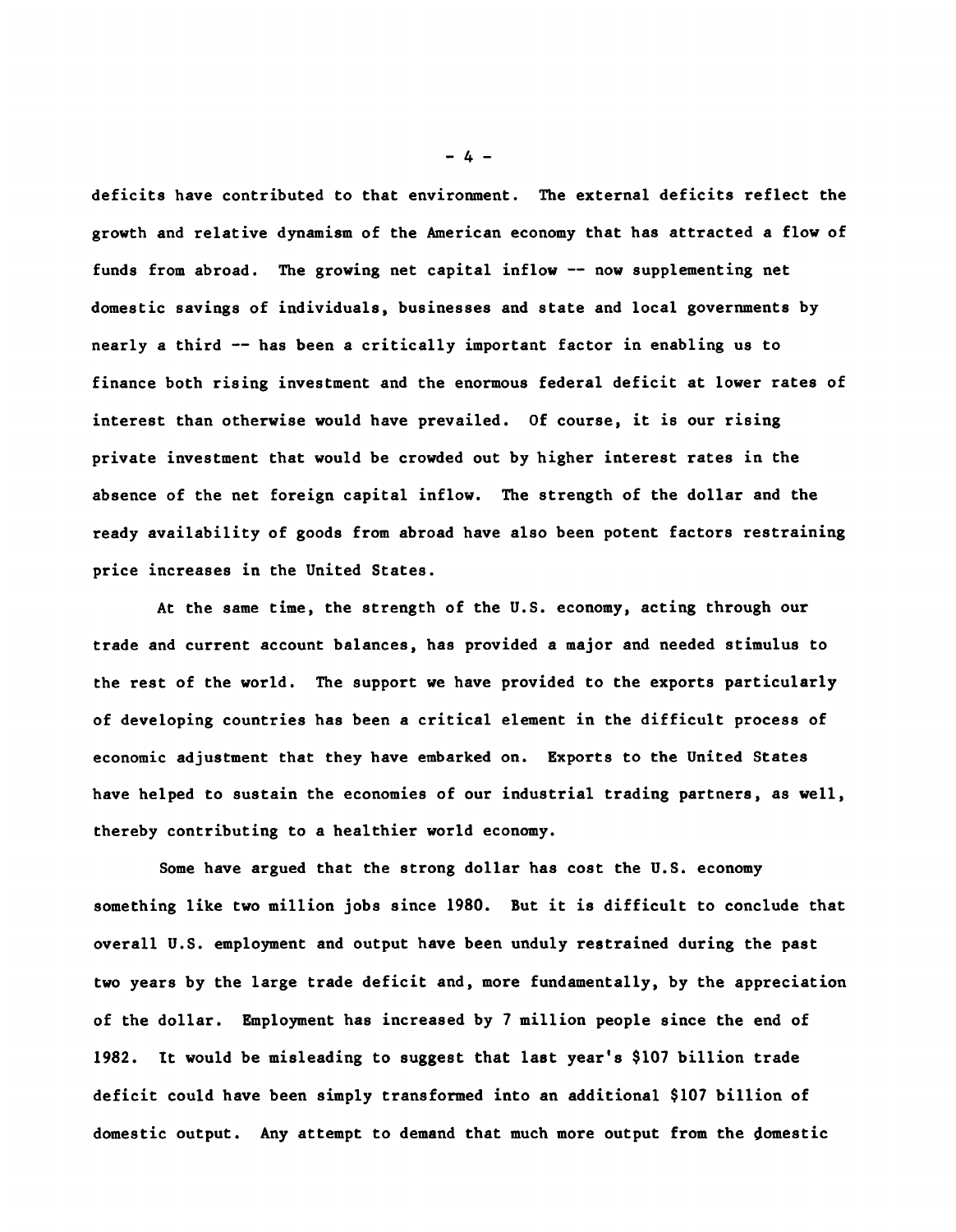**economy — equivalent to about 3 percent of GNP — would likely have produced higher interest rates, run into capacity constraints, and encountered structural rigidities in the labor market. The result would not have been 3 percent more output but a significantly less favorable U.S. price performance. In the absence of the policies that have led to the capital inflow and the strong dollar, while losses of jobs from these sources would have been less, so probably would have been the creation of new jobs.**

**From these perspectives, the effects of the strong dollar and the external deficits are gratifying. However, strains and distortions are evident, for instance, in pressures on our farmers, miners, and producers of capital equipment. All sectors, clearly, have not shared equally in our expansion.**

**You have asked for my best assessment of the cumulative effects of such deficits upon the U.S. and global economies, and what consequences can be expected if annual trade deficits of the current magnitude should continue to be incurred. I do not believe that the budgetary and trade deficits of the magnitude we are running are sustainable forever, even in a framework of growth and prosperity. They imply a dependence on foreign borrowing by the United States that, left unchecked, will sooner or later undermine the confidence in our economy essential to a strong currency and prospects for lower interest rates.**

**If the external deficits continue, the United States will become an international debtor country on a rapidly rising scale. Our long-standing position as an international creditor has been a major support to our balance of payments so far. Thanks to the very productive character of some of our foreign assets, the United States had a surplus of investment income averaging more than \$30 billion annually during 1979-81. This has meant that we have been able to**

**-** 5 **-**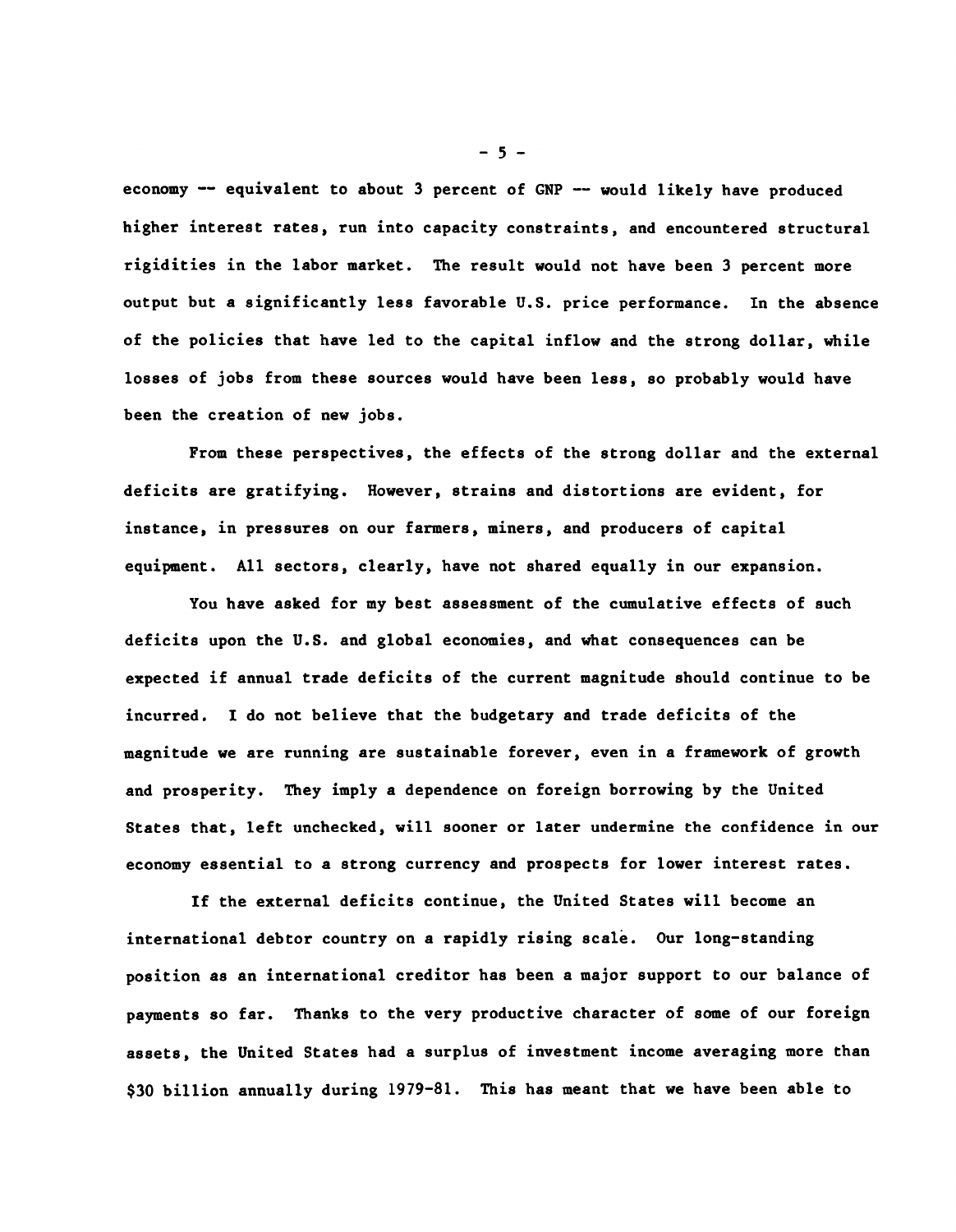**tolerate a sizable trade deficit without incurring a deficit in the current account, which combines services and trade. This advantage is rapidly being eroded; indeed, our net investment income fell below \$20 billion in 1984. If these developments are not reversed, the United States may soon find itself in a position of where it would have to earn a surplus in the trade balance in order to cover a deficit on investment income. The longer the situation continues, the more the value of the dollar would have to fall in the long run to generate such a trade surplus.**

**As a final consequence, the exchange rate pressures and trade imbalances we have been experiencing are generating economic and political pressures toward protection. It is essential that these pressures be resisted. This brings me to** the specific questions you have asked me to address this morning.

## Evaluation of Proposals

**You have asked me to evaluate various policy approaches that the Committee is considering.**

**One general approach — suggested by the questions on foreign investment and import measures — is increased protection against imports. This would be a gross mistake for many reasons. First, if protectionist measures actually had the effect of appreciably reducing some imports, they would presumably be reflected, other things equal, in still further upward pressures on the dollar. This would intensify the problems experienced by exporters, farmers, and other groups not protected. Second, quotas, new tariffs, or import surcharges all act directly to raise prices, and the problem would not be temporary if the effect would be to refuel inflationary expectations — just at a time when so much progress has been made in changing that psychology. Third, protectionism would be particularly troublesome from the point of view of the developing countries.**

**- 6 -**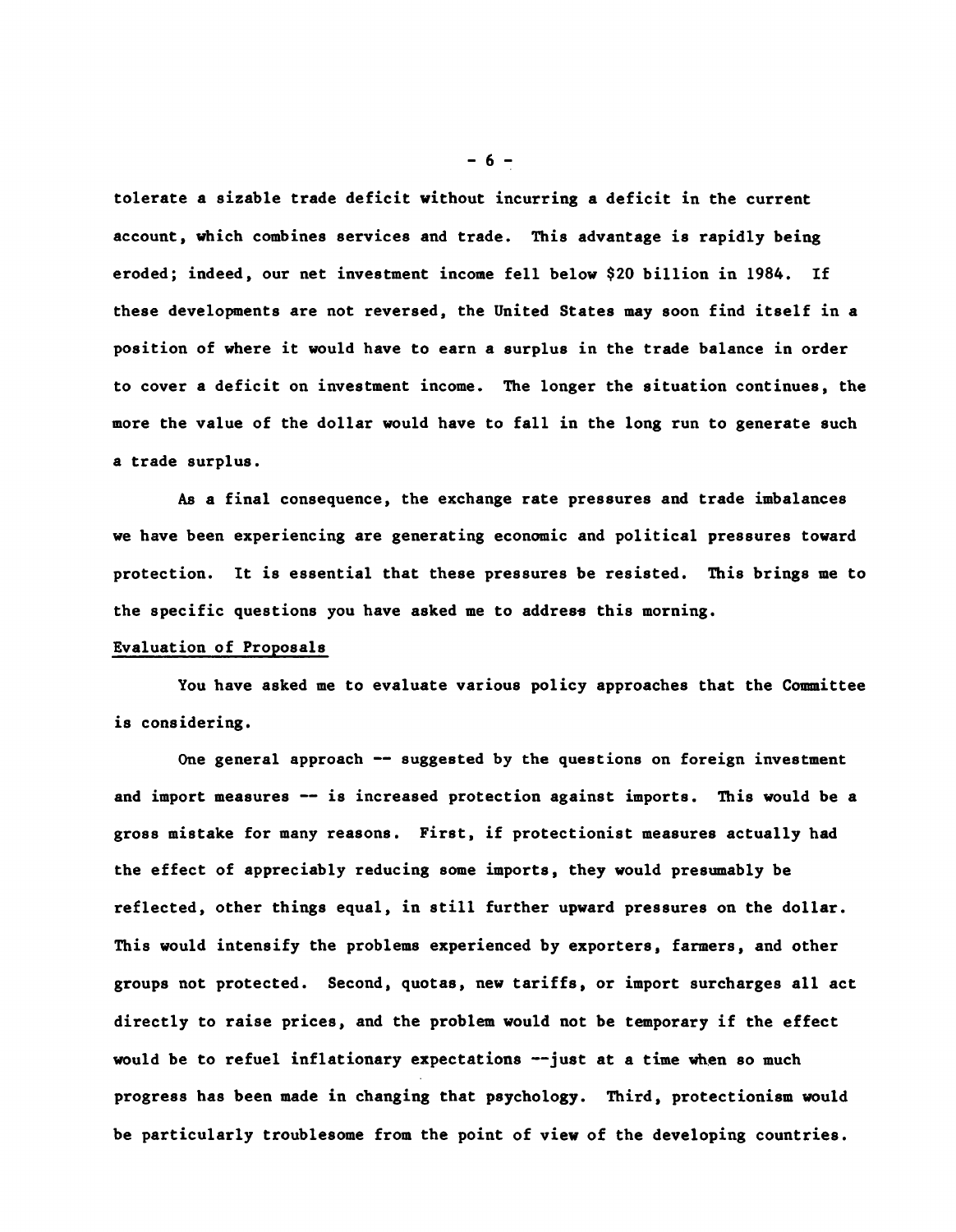**We have encouraged developing countries to adopt sound adjustment policies that will enable them to service their debts, to enhance over time their productive capacity, and grow. Success is dependent upon their ability to increase exports — and as their exports grow they will also import, from the United States and other industrialized countries. But that success will be denied if the United States and other industrial countries protect their own markets from fair competition by developing countries.**

**In some respects, the situation of the developing country debtors today resembles that of Germany after World War I. Heavy demands were being made upon Germany for payment of war reparations. At the same time, the countries receiving these reparations protected themselves against the imports from Germany which were the necessary means by which Germany might have paid. Default and financial restrictions were the result.**

**Finally, protectionist measures would almost certainly provoke retaliation. The worldwide trend toward free trade would be in danger of being reversed. A situation might result resembling that after the tariffs and other restrictions adopted around the world in the 1930s which greatly reduced world trade.**

**Turning to specific proposals, I would like to focus on plans for a temporary import surcharge. Those proposals are sometimes coupled with other measures to reduce our budget deficit. Such proposals are offered as a relatively painless means of raising government revenue while simultaneously addressing the trade deficit.**

**One attraction of an import surcharge is that it seems to tax foreign exporters as well as domestic residents. But it is also clear that any benefits, either for our current account balance or for the budget, would be temporary.**

**- 7 -**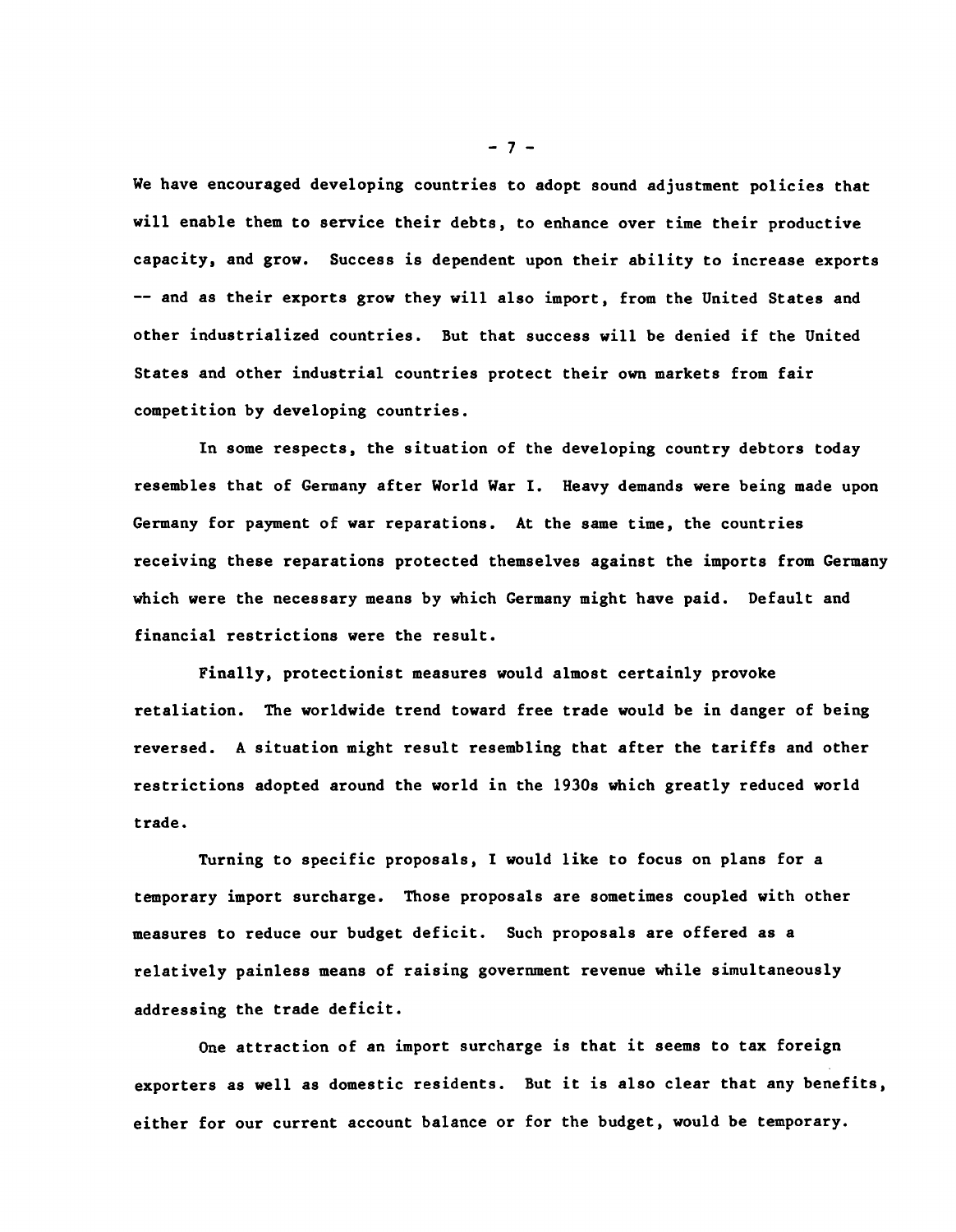Lasting effects cannot come from a temporary surcharge. But a surcharge might make other budget measures more difficult to enact.

In any event, the surcharge would act directly to raise prices, reduce real income, lower employment, and perhaps raise the value of the dollar.

If this tax is so attractive to the United States it would certainly be attractive to others as well. Most countries have budget deficits larger than they would like, and with high unemployment would not be averse to reducing imports. If the surcharge approach is, in effect, legitimized by the United States, other countries might follow our example. That would eliminate any net benefits and also have destructive implications for world trade.

At a more fundamental level, it does not seem consistent to prepare actions to reduce our trade deficit and at the same time welcome the associated capital inflows from abroad. Unless we reduce our budget deficit, success in improving our trade balance, and thus reducing the capital inflow, will intensify pressures on our domestic financial markets, jeopardizing such interest sensitive sectors of the economy as housing and investment.

In essence, a lasting solution to the problem of our external imbalance rests on simultaneously restoring internal financial equilibrium. There is simply little choice but to take prompt action to reduce our budget deficit over time. Approaches that obscure that basic need will, in the end, not succeed.

This applies also to capital controls — such as payments restrictions, taxes, or surcharges on incoming foreign investment dollars. If these were effective, they would only shift the impact of the nation's budget problems by pushing up interest rates and most likely the value of the dollar. However, such controls are not likely to be effective, given the integration of domestic financial markets with the Euromarket and international financial markets

 $- 8 -$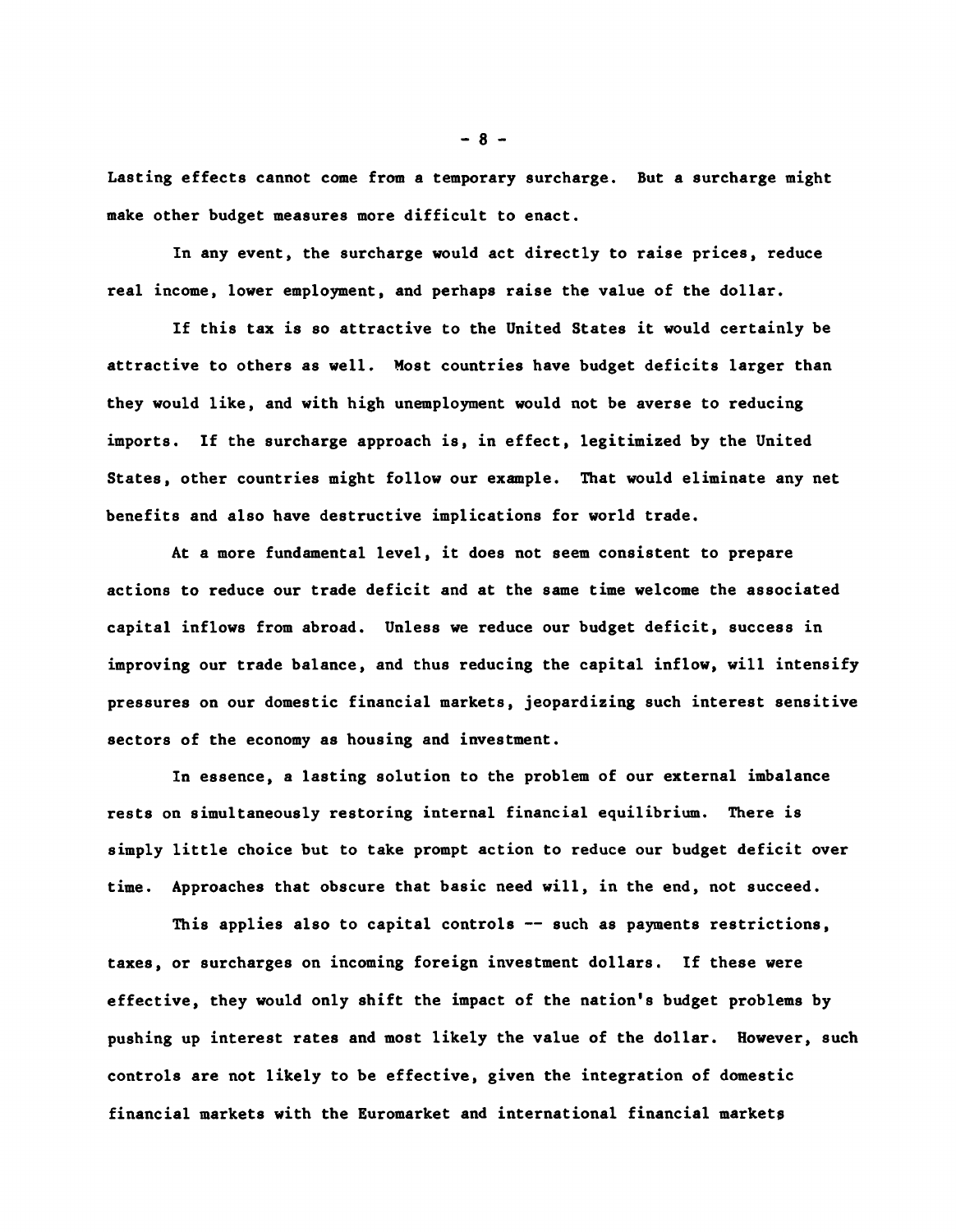**generally. Participants in financial markets are sophisticated enough to find ways around any controls, as they have done in the past. Imposing capital controls in these circumstances would only serve to raise costs and undermine the efficiency of our financial markets and could jeopardize the role of the U.S. dollar as a reserve currency. The experience of the United States with the interest equalization tax and with the so called "Voluntary Credit Restraint Program" confirm this judgment.**

**You raised the possibility of a surcharge on oil imports. Imposing a surcharge on oil imports is similar to increasing taxes on oil consumption. This tax should be judged on its merit as an energy policy measure. A smaller tax on oil consumption could yield the same reductions in the budget and trade deficits.**

**You have asked, as well, whether the floating exchange rate system itself may have contributed to our problems. Swings in exchange rates over the past decade, to be sure, have been extremely wide. They have far exceeded movements needed to establish or restore equilibrium in international trade and payments. Many of these swings must be related mainly to changes in the relative outlooks for interest rates, inflation and real growth in different countries. A good part of the changes in relative economic outlooks in turn can be related to changes in monetary and fiscal policies. Given the stances of monetary and fiscal policies in the United States and abroad during the past four or five years, it is hard to believe that the Bretton Woods system of pegged exchange rates could have survived. Greater stability of exchange rates, which is greatly to be desired, must be founded, in the first place, on greater convergence of economic performance in all countries, and on policies capable of sustaining that convergence.**

**- 9 -**